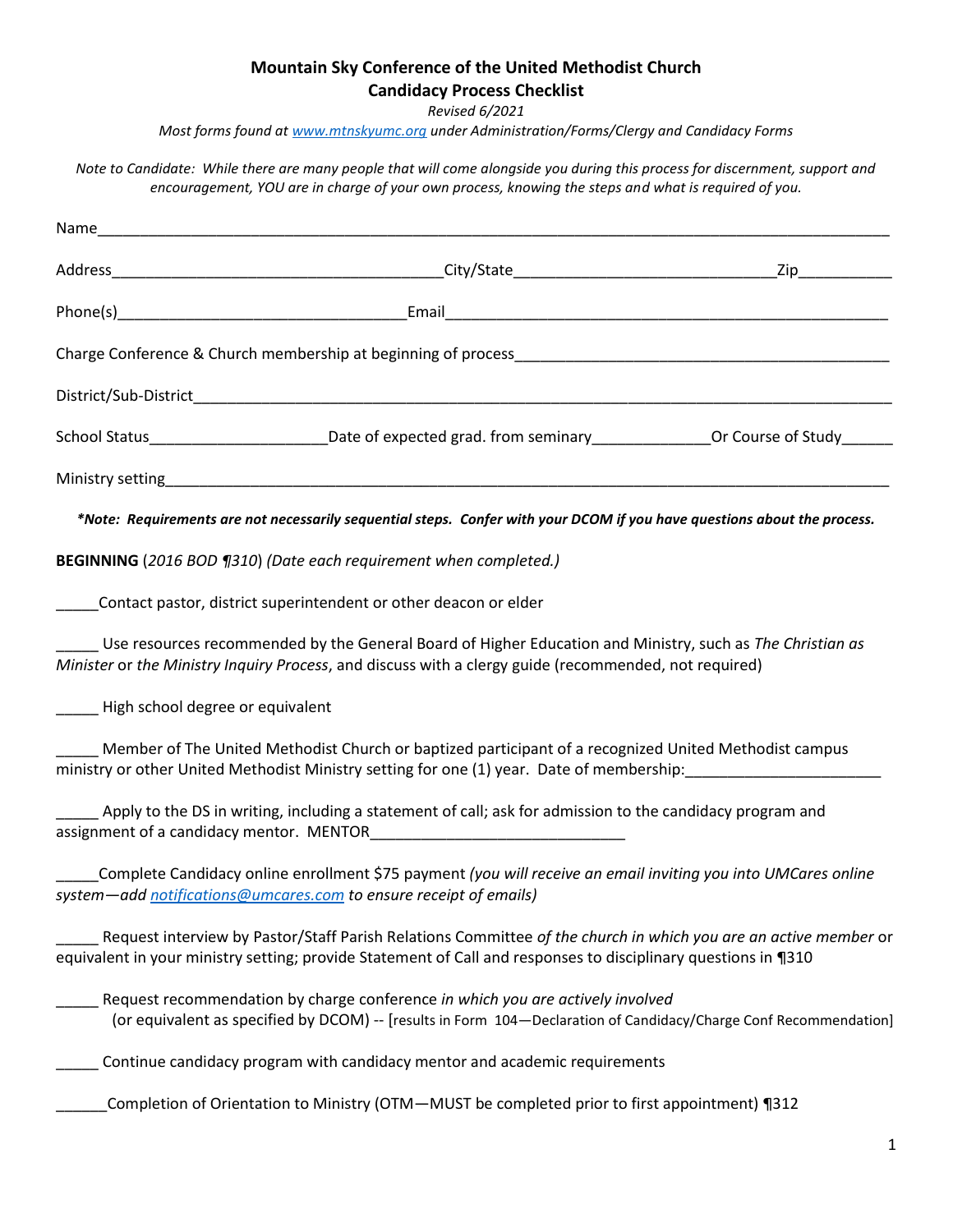### **CERTIFIED CANDIDACY** *(2016 BOD ¶310.2)*

Written response to ministry questions in ¶310.2a

Psychological assessment *[Our Psychological Assessments are completed through a service called Leaderwise[www.leaderwise.org.](http://www.leaderwise.org/) Fees for the assessment are \$1323 for 2021 and are covered as follows - \$400 from the candidate, \$400 from candidate's supporting church community, with the remaining balance paid by the MSC BOM.]*

Criminal background and credit check (ask DS, DCOM or go to [www.mtnskyumc.org](http://www.mtnskyumc.org/) to find forms)

\_\_\_\_\_ Notarized statement certifying have neither been accused in writing nor convicted of a felony, misdemeanor, or any incident of sexual misconduct or child abuse (called "Candidate Questionnaire" on [www.mtnskyumc.org\)](http://www.mtnskyumc.org/)

\_\_\_\_\_Completion of any other requirements from DCOM:

List: 1.  $2.$ 

\_\_\_\_\_ Examination and approval of DCOM

*Note: Certification does not happen at the first meeting with the DCOM. Every district is slightly different, but each DCOM will need to have at least one "get-to-know-you" session before being able to vote on certification.*

#### **CONTINUING CANDIDACY** *(2016 BOD ¶313)*

*(A certified candidate may be continued as a candidate for no more than twelve years following certification. ¶313.5)*

\_\_\_\_\_ Annual recommendation by charge conference

\_\_\_\_\_ Annual interview and approval of DCOM

\_\_\_\_\_ Annual report of satisfactory progress of studies and copy of transcripts from university or school of theology

### **LOCAL PASTOR** *(2016 BOD ¶315-320)*

Has completed all the conditions for certified candidacy

Submits a satisfactory certificate of good health (Form 103)

\_\_\_\_\_ Applies to and completed Licensing School *(this is Mtn Sky BOM Policy, even if MDiv is in process/completed)*

Assessment of Licensing School Dean: \_\_\_\_\_High Pass \_\_\_\_\_\_Pass \_\_\_\_\_\_Not Pass

\_\_\_\_\_Recommended without reservation \_\_\_\_\_Recommended \_\_\_\_\_Recommended with reservation \_\_\_\_\_Not recommended

Receives recommendation for Local Pastor License from DCOM, either at time of re-certification or another time

\_\_\_\_\_ Bishop assigns pastoral appointment and then issues license for specific ministry locations (*DS initiates license*)

\_\_\_\_\_ Applies for Course of Study to be completed within 8 years by full-time and 12 years by part-time local pastors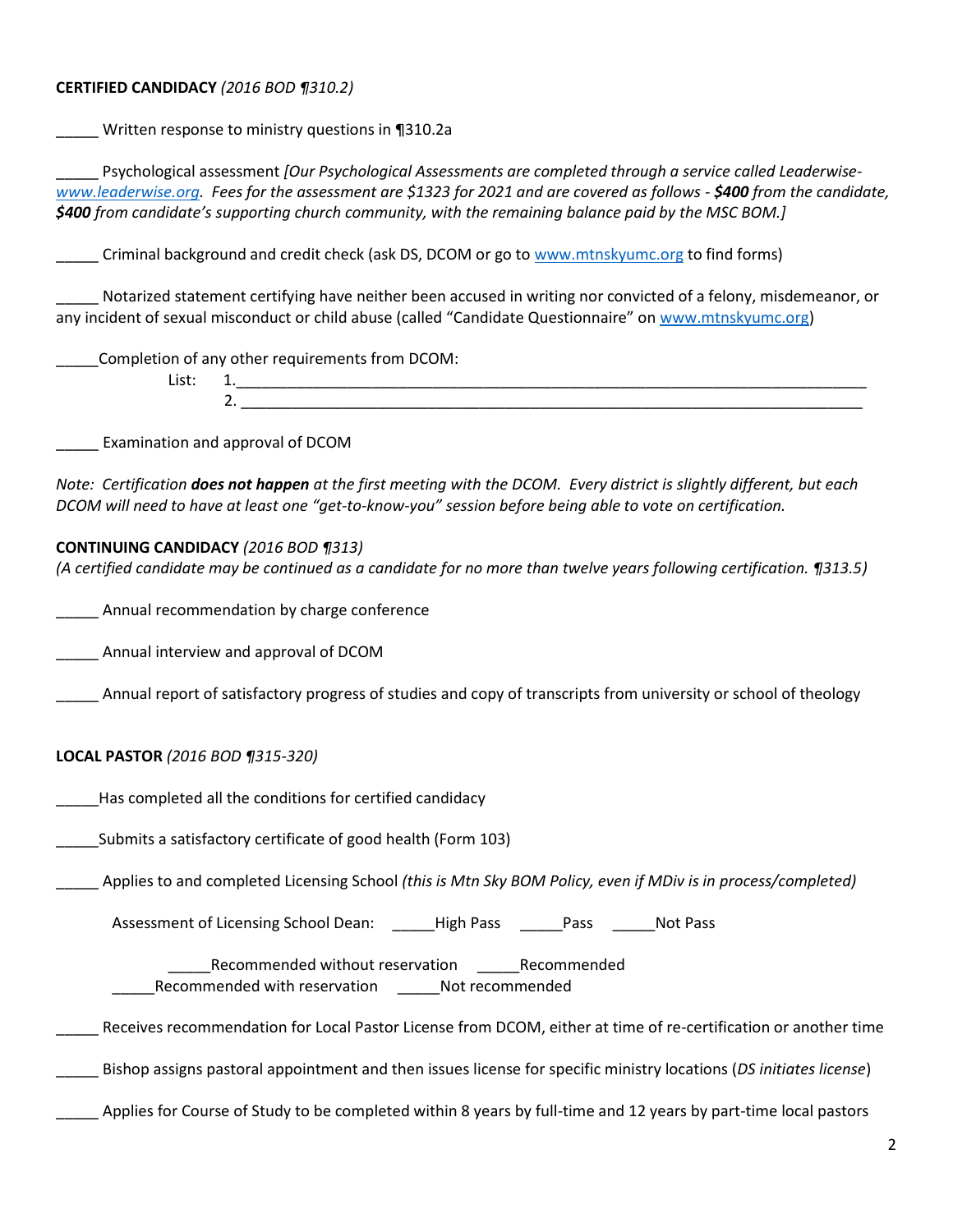| If desiring ordination: Advanced Course of Study or MDiv completed and transcript received                                                                                                                                                                                                                                          |  |
|-------------------------------------------------------------------------------------------------------------------------------------------------------------------------------------------------------------------------------------------------------------------------------------------------------------------------------------|--|
| If desiring ordination: Date applies for provisional membership (see checklist below for provisional member)                                                                                                                                                                                                                        |  |
| <b>ASSOCIATE MEMBERSHIP (2016 BOD ¶322)</b>                                                                                                                                                                                                                                                                                         |  |
| Annual renewal of license for pastoral ministry with service as a full-time local pastor for four years (or equivalent)                                                                                                                                                                                                             |  |
| Reached the age of 40                                                                                                                                                                                                                                                                                                               |  |
| Completed the 5 year Course of Study (up to one half may be taken by correspondence or online/distance learning)                                                                                                                                                                                                                    |  |
| Completed at least 60 undergraduate hours                                                                                                                                                                                                                                                                                           |  |
| Recommended by DCOM and D.S.                                                                                                                                                                                                                                                                                                        |  |
| Satisfied the BOM regarding physical, mental, emotional health (current psychological and background checks,<br>less than 5 years old)                                                                                                                                                                                              |  |
| Complete paperwork as required by BOM (2016 BOD 1324.9 Questions k), I) and m) are not applicable)                                                                                                                                                                                                                                  |  |
| Declare willingness to accept continuing full-time appointments                                                                                                                                                                                                                                                                     |  |
| Recommended by BOM                                                                                                                                                                                                                                                                                                                  |  |
| APPROVAL FOR PROVISIONAL MEMBERSHIP (2016 BOD ¶324)                                                                                                                                                                                                                                                                                 |  |
| TRACK (please circle):<br><b>ELDER</b><br><b>DEACON</b>                                                                                                                                                                                                                                                                             |  |
| Date candidate completed certification (Note: Minimum of 1 year of Certified Candidacy)                                                                                                                                                                                                                                             |  |
| Transcripts submitted to DCOM from college/university verifying Bachelor's degree<br><b>Transcripts received:</b> Transcripts are all the set of the set of the set of the set of the set of the set of the set of the set of the set of the set of the set of the set of the set of the set of the set of the set of th            |  |
| Transcripts from seminary where MDiv completed (Deacons-MA or MDiv required for ordination,)<br>[Note to Candidate: Make sure with your school's registrar that you are meeting these Mountain Sky Conference<br>educational requirements: Old Testament; New Testament; Theology; Church History; Mission of the Church and World; |  |

*Evangelism; Worship/Liturgy; United Methodist Doctrine; United Methodist Polity; United Methodist History.]* Transcripts received:\_\_\_\_\_\_\_\_\_\_\_\_\_\_\_\_\_\_\_\_\_\_\_\_\_\_\_\_\_\_\_\_\_\_\_\_\_\_\_\_\_\_\_\_\_\_\_\_\_\_\_\_\_\_\_\_\_\_\_\_\_\_\_\_\_\_\_\_\_\_\_\_\_\_\_

\_\_\_\_\_\_\_\_\_\_\_\_\_\_\_\_\_\_\_\_\_\_\_\_\_\_\_\_\_\_\_\_\_\_\_\_\_\_\_\_\_\_\_\_\_\_\_\_\_\_\_\_\_\_\_\_\_\_\_\_\_\_\_\_\_\_\_\_\_\_\_\_\_\_\_\_\_\_\_\_\_\_\_\_\_\_\_\_\_\_\_